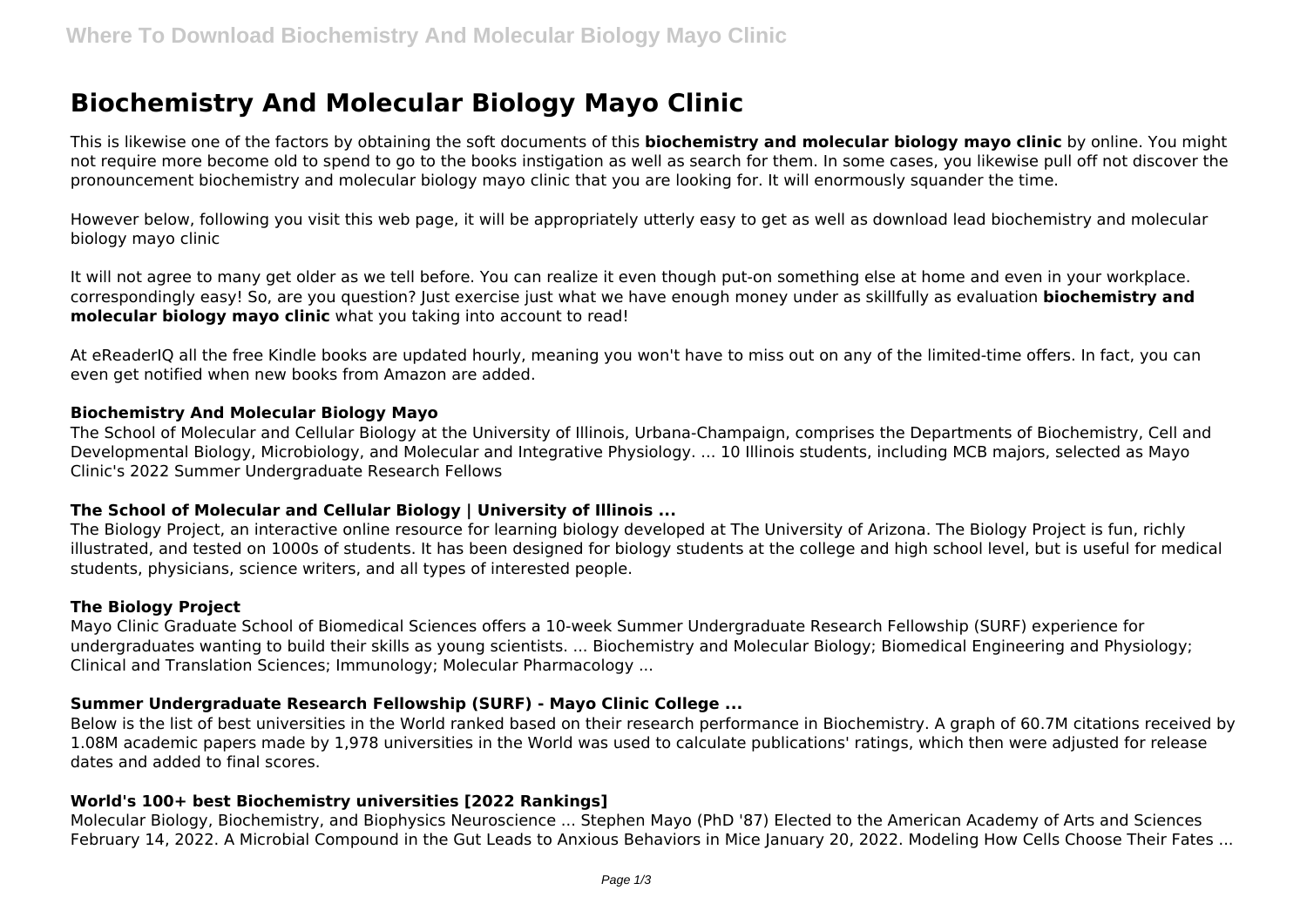#### **Bioengineering | Biology and Biological Engineering**

I. Introduction. Coronaviruses are a family of enveloped RNA viruses that are distributed widely among mammals and birds, causing principally respiratory or enteric diseases but in some cases neurologic illness or hepatitis (Lai and Holmes, 2001).Individual coronaviruses usually infect their hosts in a species‐specific manner, and infections can be acute or persistent.

#### **The Molecular Biology of Coronaviruses - PMC**

Nicola C. Partridge, Ph.D., is Professor of Basic Science and Craniofacial Biology at New York University College of Dentistry. She is also the Founding Director of the NYU Center for Skeletal and Craniofacial Biology, and has joint appointments in the departments of Medicine, and Biochemistry and Molecular Pharmacology at NYU School of Medicine.

# **Federation of American Societies for Experimental Biology - Wiley ...**

Mayo Clinic provides reasonable accommodations to individuals with disabilities to increase opportunities and eliminate barriers to employment. If you need a reasonable accommodation in the application process; to access job postings, to apply for a job, for a job interview, for pre-employment testing, or with the onboarding process, please ...

# **Mayo Clinic Job Opportunities | Remote**

Genome Instability & Chromosome Biology; Membrane Biochemistry; Molecular Bioengineering and Cancer Vaccine; Nucleotide Metabolism & Drug Discovery; Stem Cells and Cancer; ... N.I.H.), the Mayo Clinic (US News & World Report's "Best Hospital in the United States"), and many other leading research centers worldwide. The Hormel Institute ...

# **The Hormel Institute**

Affiliations 1 Department of Biochemistry and Molecular Biology, The University of Texas Health Science Center at Houston-McGovern Medical School, Houston, TX, USA.; 2 Department of Molecular and Cellular Oncology, The University of Texas MD Anderson Cancer Center, Houston, TX, USA.; 3 Department of Bioinformatics and Computational Biology, The University of Texas MD Anderson Cancer Center ...

# **Characterization of Hypoxia-associated Molecular Features to Aid ...**

Krista earned her Ph.D. in biochemistry and molecular biology from Mayo Graduate School where she studied transcription factor fusion genes in Ewing sarcoma and sinonasal sarcoma with Dr. Jennifer Westendorf, followed by postdoctoral work at the Children's Hospital of Philadelphia investigating epigenetic inhibitors in Ewing sarcoma with Dr. Margaret Chou.

# **Editors and staff: Molecular Cell**

Mayo Clinic provides reasonable accommodations to individuals with disabilities to increase opportunities and eliminate barriers to employment. If you need a reasonable accommodation in the application process; to access job postings, to apply for a job, for a job interview, for pre-employment testing, or with the onboarding process, please ...

# **Search our Job Opportunities at Mayo Clinic**

The biochemistry of our body stems from our awareness. Belief-reinforced awareness becomes our biochemistry. Each and every tiny cell in our body is perfectly and absolutely aware of our thoughts, feelings and of course, our beliefs. There is a beautiful saying 'Nobody grows old. When people stop growing, they become old'.